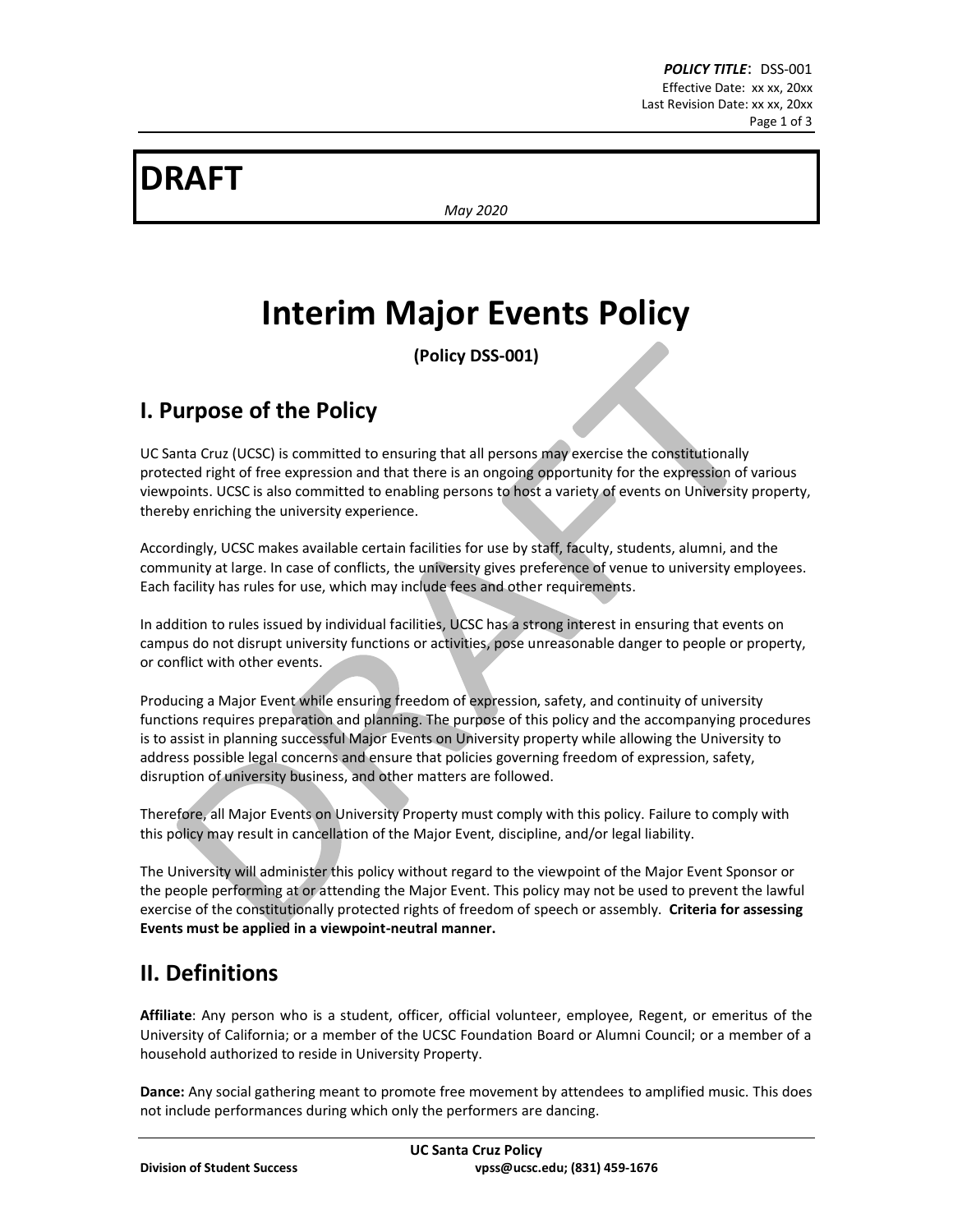**Department**: Any academic unit (including a college, school, organized research unit, academic center, academic division, or an academic department) or administrative unit of the University of California, Santa Cruz.

**Event:** Any planned gathering including but not limited to celebrations, Dances, lectures, forums, performances, rallies, social gatherings, concerts, speaker presentations, and conferences. Events do not include classes, academic conferences, staff meetings, orientations, athletic practices, competitions, or tournaments sponsored by or conducted under the auspices of the University as part of the ordinary operations of the University.

**Event Monitor**: A University employee on-site during a Major Event that is responsible for ensuring that the Major Events Policy and Procedures are followed at all times.

**Event Sponsor**: A University Department or affiliated group (e.g. alumni association, foundation board) that is responsible for ensuring that this policy is followed. Examples of Event Sponsors include academic and administrative Departments (including Departments that sponsor on behalf of students, such as Student Organization Advising Resources) and University facilities.

**Facilities Manager**: A staff member specifically charged by a Department unit head with the responsibility for scheduling, set up, and management of a facility to insure adherence to university regulations and applicable laws.

**Major Event**: Events for which any one or more of the following conditions apply:

- 1. Over 150 individuals are estimated to attend;
- 2. The Event is likely to significantly affect public safety and security (based on assessment by the UC), or significantly affect general operations or services on campus (including service roads or parking);
- 3. The Major Event Approval Authority determines that the Event is significantly likely to interfere with other campus academic or business functions or activities;
- 4. The event is a Dance (as defined by this policy) or a concert featuring amplified sound, at which a majority of the audience is not seated;
- 5. Alcohol is intended to be served and over 50 people are estimated to attend; or
- 6. Outdoor amplified sound is requested.

While the presence of any of these conditions (1-6) automatically means that an Event is considered a Major Event, the following may also be considered:

- a) Breadth of distribution of advertising;
- b) Location/capacity of facility where Event is held;
- c) Anticipated ratio of Affiliate to Non-Affiliate, or UCSC student to non-UCSC student, participants;
- d) Time of day or night.

**Major Events Approval Authority**: The official responsible for approving Major Events and for ensuring compliance with the Major Events Policy and Procedures.

**University Property:** buildings and grounds that are operated by, or under the control of, the Regents of the University of California.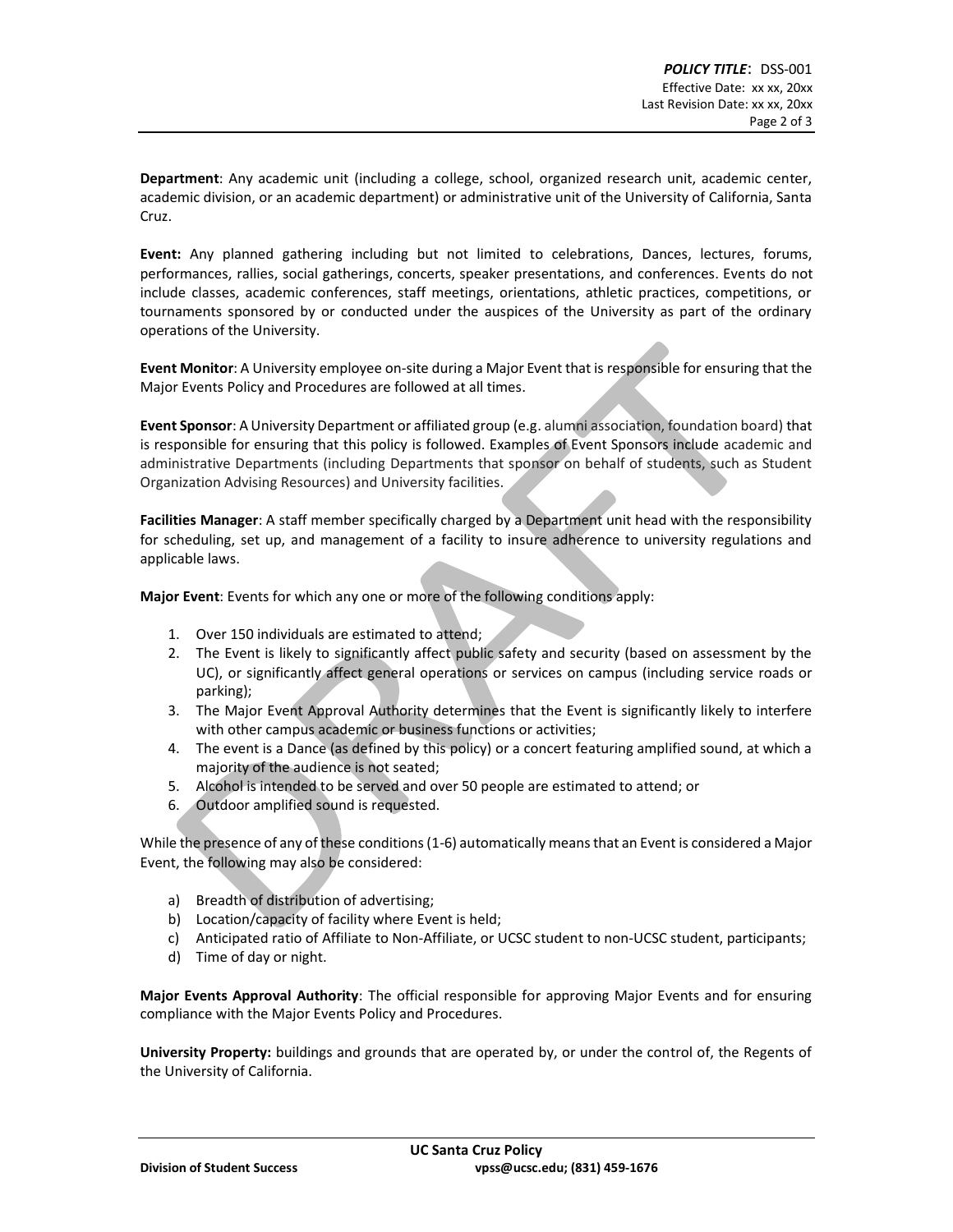**UCPD**: University of California Police Department. Event Sponsors organizing events at UCSC work with the UCSC branch of the UCPD.

### **III. Areas of Responsibility**

**Student Success:** The Division of Student Success shall be responsible for ensuring compliance with the Major Events Policy and Procedures, by educating campus community members, providing training, and taking corrective action as needed. The Vice Provost for Student Success shall assume the responsibility of **Major Events Approval Authority** and may delegate this authority as outlined in section IV of this policy. The Division of Student Success will maintain the Major Events Policy and Procedures and will oversee the Major Events Approval Process.

**Major Events Approval Authority:** Major Events Approval Authority shall be responsible for approving Major Events and for ensuring compliance with the Major Events Policy and Procedures. As appropriate, the Major Events Approval Authority shall deny Major Event approval if the applicable policies and procedures have not been followed.

**Facilities Manager**: The Facilities Manager is responsible for scheduling, set up, and management of a facility to ensure adherence to university regulations and applicable laws. The Facilities Manager will be trained to assess a reservation request, in order to ascertain if the proposed event may be a Major Event.

**Event Sponsor**: Event Sponsors shall be responsible for costs associated with the Major Event; for the planning, security, and implementation of the Major Event (where planning includes but is not limited to determining the Major Event's program or content and advertising the Major Event); and for collaborating with the Facilities Manager to ensure that all public safety and security concerns are addressed and all applicable laws and university regulations and policies are followed. The Event Sponsor will ensure that the Major Events Policy and Procedures are adhered to during the event planning process and that the appropriate approvals are sought and secured prior to the implementation of a Major Event.

**Event Monitor**: The Event Monitor (a University employee) will be on-site during a major event and is responsible for ensuring that the Major Events Policy and Procedures are followed at all times.

# **IV. Detailed Policy Statement**

The University reserves the right to classify any proposed Event a Major Event that is subject to this policy, consistent with the definition set forth above.

All events that are deemed Major Events must be approved by the Major Events Approval Authority who is the Designated Official related to this policy. The Vice Provost for Student Success shall serve as the Major Events Approval Authority and may delegate this authority as follows:

- a. Associate Vice Chancellor, Colleges, Housing, and Educational Services
- b. Associate Vice Chancellor / Dean of Students
- c. Assistant Vice Chancellor and Chief of Staff, Division of Student Success
- d. Director, Real Estate Office

All Major Events must have Event Sponsors. To host a Major Event on University Property, Event Sponsors must first obtain permission from the Major Events Approval Authority by complying with the requirements stated in this Policy and follow the Major Event Approval Process given in the accompanying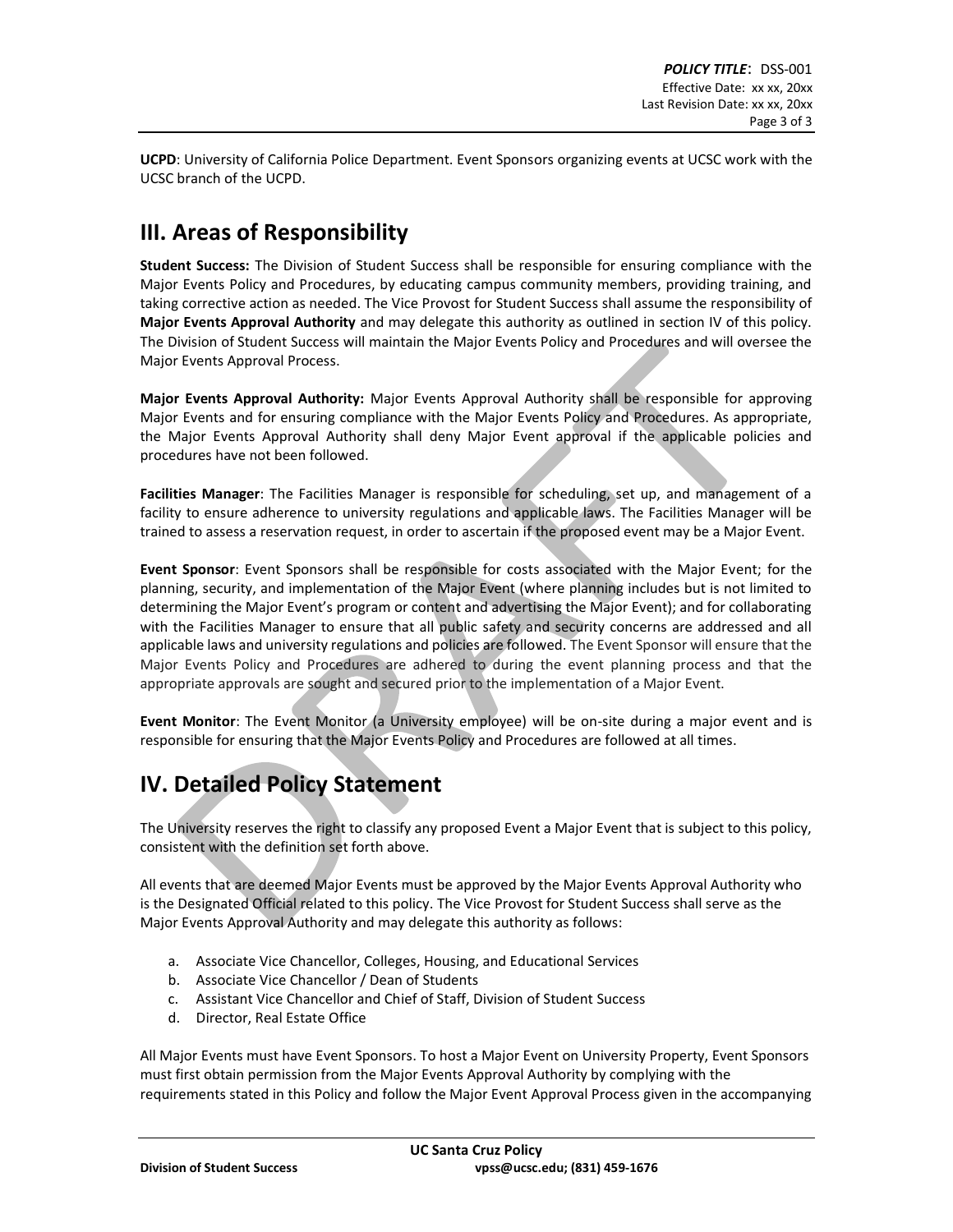Procedures. This approval process requires that arrangements for a Major Event begin in time for adequate planning.

Event Sponsors may not publicly advertise or promote a Major Event before receiving approval to hold the Major Event as provided in this Policy and the accompanying Procedures. Submitting an application for permission to hold a Major Event does not guarantee that permission will be granted or will be granted for the date, time, or facility requested.

As a condition of the use of University Property, Event Sponsors agree to be solely responsible for their Major Event, including, but not limited to content, planning, advertising, security, implementation, and cost. The University is not responsible for the content, planning, advertising, security, implementation, or cost of Events organized by Event Sponsors.

Event Sponsors agree to reimburse the University for any damage or injury arising from their Events and agree to defend and indemnify the University from all losses, liabilities, or claims arising from their Events to the extent that the damages or injuries or the losses, liabilities, or claims arise from the negligent or intentional acts of the Event Sponsors or their agents, affiliates, guests, or invitees. The University may provide assistance, guidance, and suggestions to Event Sponsors regarding their Events, but such assistance, guidance, or suggestions will not eliminate, alter, or limit the sole responsibility of Event Sponsors for their Events.

Major Events that are deemed by the Major Events Approval Authority as requiring security plans will be subject to the following requirements: In consultation with UCPD, the Event Sponsor must develop and submit a security plan that addresses foreseeable risks associated with the proposed Major Event. This security plan must be submitted according to the timeline specified in the Major Events Procedures document. The University reserves the right to provide additional security to a Major Event for the protection of public safety or University property. The University will not charge special fees to the Event Sponsor if the University decides to provide additional security over and above the security required of the Event Sponsor under the approved security plan. The provision of additional security by the University does not relieve Event Sponsors from responsibility, including legal liability, for the security of their Events. External security firms hired to work at an Event must be approved by the UCPD. Please see Appendix I of the Major Events Procedures for additional guidelines regarding security plans.

Sponsors must comply with all University policies. Sponsors must have an Event Monitor charged with supervising the Event on-site at all times during the Major Event.

If the University concludes that an Event presents an imminent threat to safety or property or if the Event is not in compliance with all University policies, including but not limited to the requirements stated in this policy, the University may prevent the start of an Event, terminate an Event in progress, or relocate an Event from one place to another.

Nothing in this Policy limits the authority of UCPD or other appropriate law enforcement authorities to declare an unlawful assembly and order immediate dispersal or otherwise enforce criminal laws.

Approval to hold a Major Event on University Property may be denied for any of the following reasons:

(1) The Event would disrupt or interfere with other University business, functions, or activities, or disrupt or interfere with the permitted activities of University Affiliates or invitees.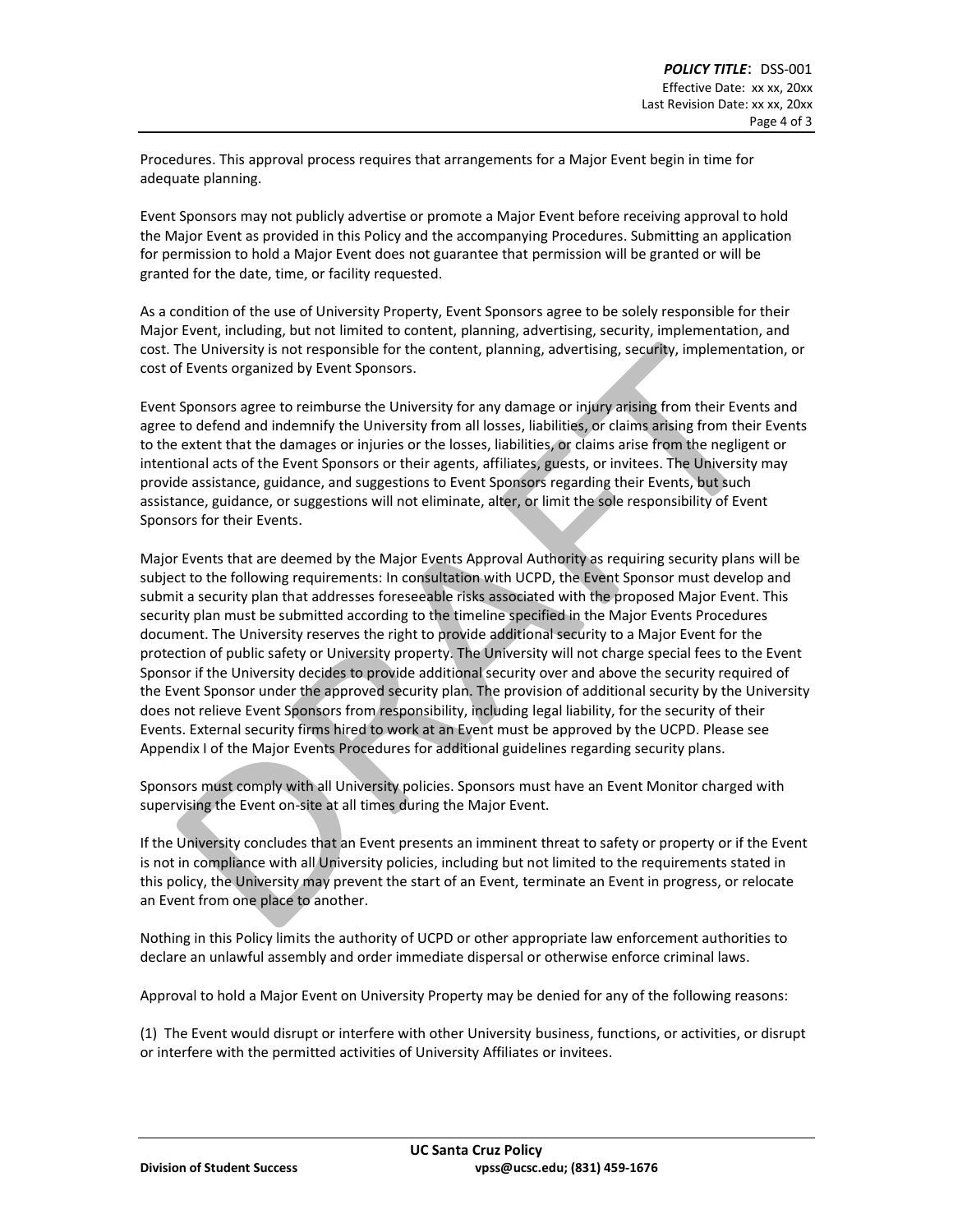(2) The Event would violate the legal rights of other persons, endanger their physical safety, or unreasonably disrupt, interfere, or obstruct viewing or hearing of an expressive activity of another person or group that is in compliance with University policy.

(3) The Event would obstruct or interfere with the ingress or egress to any University facility or obstruct or interfere with the use of any walkways, roadways, or fire lanes.

(4) The Event would include any activity that damages or poses an unreasonable risk of damage to the environment (e.g., trees and other vegetation, wildlife) or to property.

(5) The Event would take place inside or within 100 yards of a University residential hall, dormitory, or apartment during (i) residential quiet hours (between 10:00 p.m. and 8:00 a.m. Sunday through Thursday or between midnight and 10:00 a.m. Friday and Saturday); or (ii) finals week quiet hours (from 10:00 p.m. on the Thursday prior to the start of finals to the end of the quarter).

(6) The Event would have inadequate logistical, security, or budgeting plans to ensure adherence to University policies, including the requirements of this Policy.

(7) The Event would violate law, this Policy, or other University policies.

(8) The requirements of Major Events Procedures have not been followed.

(9) The request does not comply with the requirements of the facility the applicant wishes to use.

(10) The request seeks to use a facility that is not available at the date or time requested; in case of multiple requests for one venue and time, priority will be given to requests from University Affiliates.

(11) The Event Sponsor has not timely (See Section II.C) tendered any required user fee, insurance certificate, or security deposit.

(12) The request contains a material falsehood or misrepresentation.

(13) The Event Sponsor has not submitted a UCPD approved security plan.

(14) Public advertising or promotion of the Major Event has occurred before the Major Event is approved.

(15) The Event Sponsor or the person on whose behalf the application for permission was made has on prior occasions damaged University Property and has not paid in full for such damage, has other outstanding and unpaid debts to the University, or has previously violated University policy.

(16) The proposed Event conflicts with other Events, functions, or activities.

(17) Intended guest count exceeds Fire Marshal-approved occupancy.

Priority for the use of University Property will be given to Affiliates of the University of California. Subject to the requirements of this policy, and to campus regulations and policies applicable to specific facilities, campus facilities may be made available for use by Non-Affiliates, provided those facilities are not needed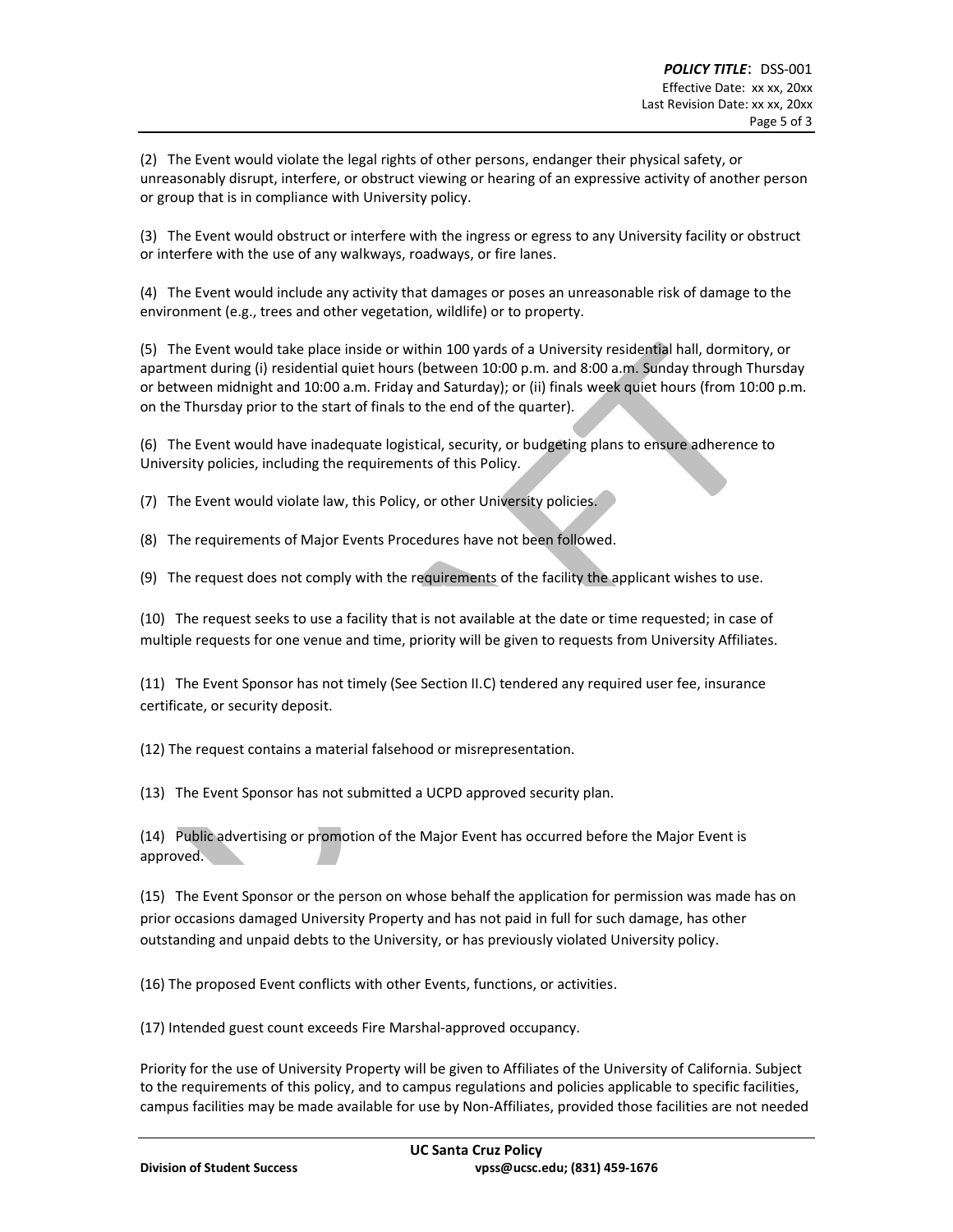by the campus at that time and use by the Non-Affiliate users adheres to University policies, including the requirements given in this policy.

Permission to hold a Major Event on University Property may be denied, or a Major Event may be delayed, if the requirements of this Policy and the accompanying Procedures are not followed. **Approval of an Event will not be based on content or viewpoint anticipated to be expressed during the Event.**

Holding a Major Event on University Property without adhering to the requirements of this policy is prohibited and may result in discipline and/or legal liability for the Event Sponsors and may result in termination of the Event by the University.

#### **Exceptions**

Exceptions to any portion of this policy require the approval of the Major Events Approval Authority or designee, in consultation with the Sponsor, UCPD, Facilities Manager, and other relevant parties. For Major Events that have already been approved, exceptions must be requested if an event changes in any of the following ways:

- Increase in attendance
- Change in speaker(s) or performer(s)
- Change of time or location
- Other factors likely to impact campus operations or safety and security

No more than two requests for exceptions may be submitted per event. Exceptions will be considered based on (but not limited to) the following viewpoint-neutral criteria:

- Time-sensitivity of the proposed Major Event (for example, whether the Major Event is a response to unforeseen circumstances such as a natural disaster, death, or current event)
- The anticipated number of attendees and their affiliation
- The available of a suitable venue
- planning and organization needed to ensure safety and security and mitigate impact on campus operations

#### **Appeals**

If an Event Sponsor wishes to contest any decision of the University under this Policy and Procedures, the Event Sponsor must submit a written appeal to the appeal authority or designee within seven calendar days of receiving notice of the decision. The appeal authority or designee may conduct an inquiry into the facts and circumstances and will respond to the appeal within ten business days.

#### **Compliance**

Any individual found to be in violation of this policy may be subject to disciplinary action in accordance with applicable faculty, staff personnel, or student Code of Conduct policies, including collective bargaining agreements.

**Please refer to the UC Santa Cruz Major Events Procedures document for more information.**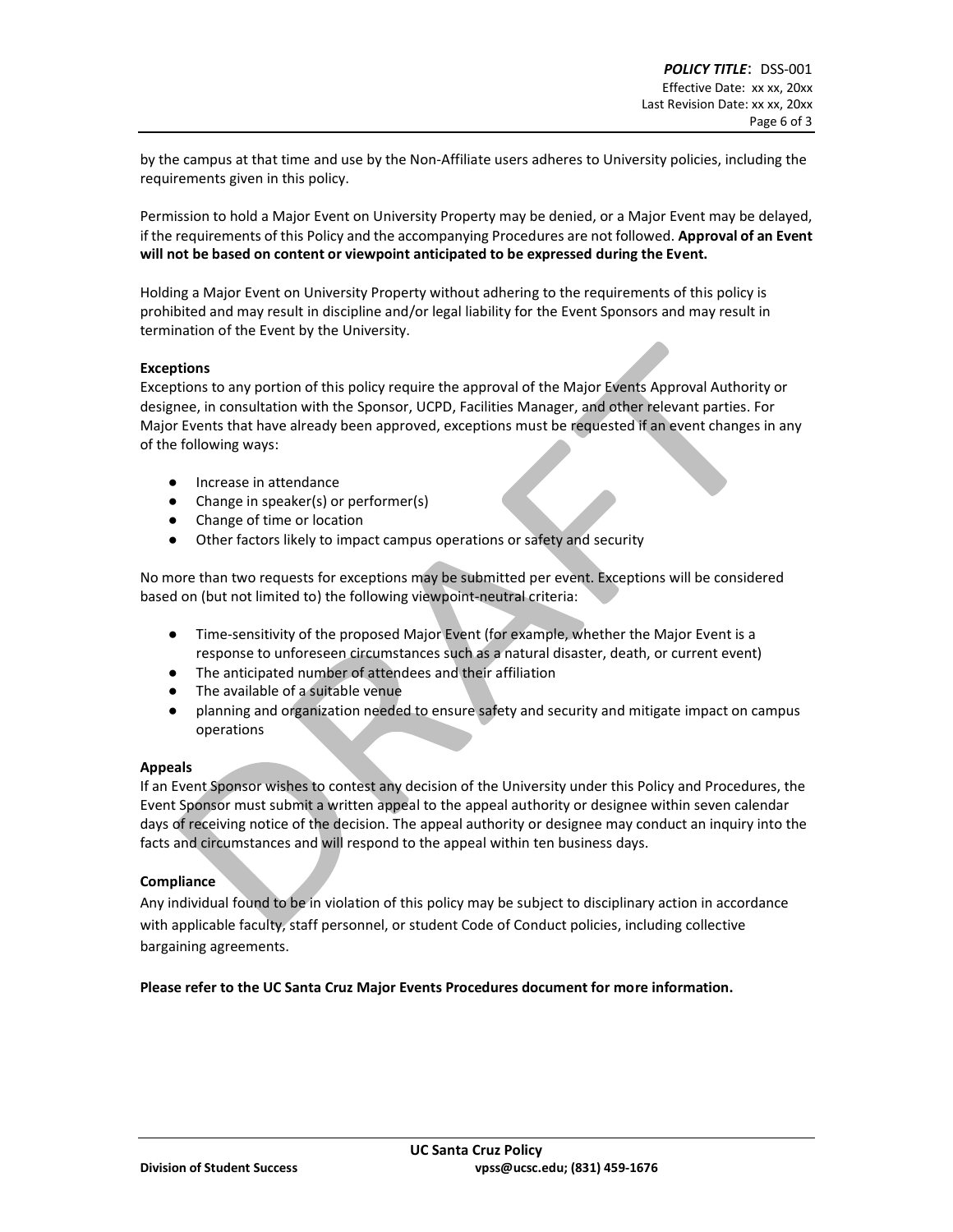# **V. Getting Help**

| If you need help with                                                      | Contact                                                                   |
|----------------------------------------------------------------------------|---------------------------------------------------------------------------|
| Questions related to this policy                                           | Division of Student Success, Assistant Vice Chancellor and Chief of Staff |
|                                                                            | $larojas@ucsc.edu, 831-459-1676$                                          |
| Questions regarding security plans<br>and safety planning for major events | UCPD, 831-459-2231                                                        |
| Facility reservations                                                      | Facility managers at campus locations                                     |
| Events sponsored by Non-Affiliates                                         | Real Estate Office Contracts Analyst<br>saamini@ucsc.edu, 831-502-7099    |

## **VI. Applicability and Authority**

This policy and accompanying procedures apply to Major Events held on the UC Santa Cruz campus and facilities owned or controlled by UC Santa Cruz. They supersede the Major Events Policy dated November, 2017.

This policy and procedures are a supplement to, and in case of inconsistency takes precedence over, the stipulations articulated in the [UC Santa Cruz Student Policies and Regulations Handbook,](https://deanofstudents.ucsc.edu/student-conduct/student-handbook/index.html) as well as any facility regulations and procedures governing use of particular facilities on the campus.

The campus Vice Provost for Student Success is the campus authority for the Major Events Policy and Procedures, with implementation authority delegated to the Assistant Vice Chancellor / Chief of Staff of the Student Success Division, including the authority to approve exceptions.

This policy was reviewed and approved by Campus Provost/Executive Vice Chancellor on [1690]. This policy will be reviewed every five years.

# **VII. Related Policies/References for More Information**

Related Policies and Procedures

*[Campus Alcoholic Beverage Policy for UCSC Sponsored Events](https://policy.ucsc.edu/policies/purchasing-and-material-management/evc001.html) [UC Santa Cruz Student Policies and Regulations Handbook](https://deanofstudents.ucsc.edu/student-conduct/student-handbook/index.html)*

The Regents of the University of California Title V Division 10 Chapter 1 Sections 100000 – 100015 [Regulations Governing Conduct of Non-Affiliates in the Buildings and on the Grounds of the](https://policy.ucop.edu/doc/3000127/NonAffiliateRegs)  [University of California](https://policy.ucop.edu/doc/3000127/NonAffiliateRegs)

Implementation Procedures

*Interim Major Events Procedures*

### **VIII. Revision History**

[**with [2001]**: This is a new policy.